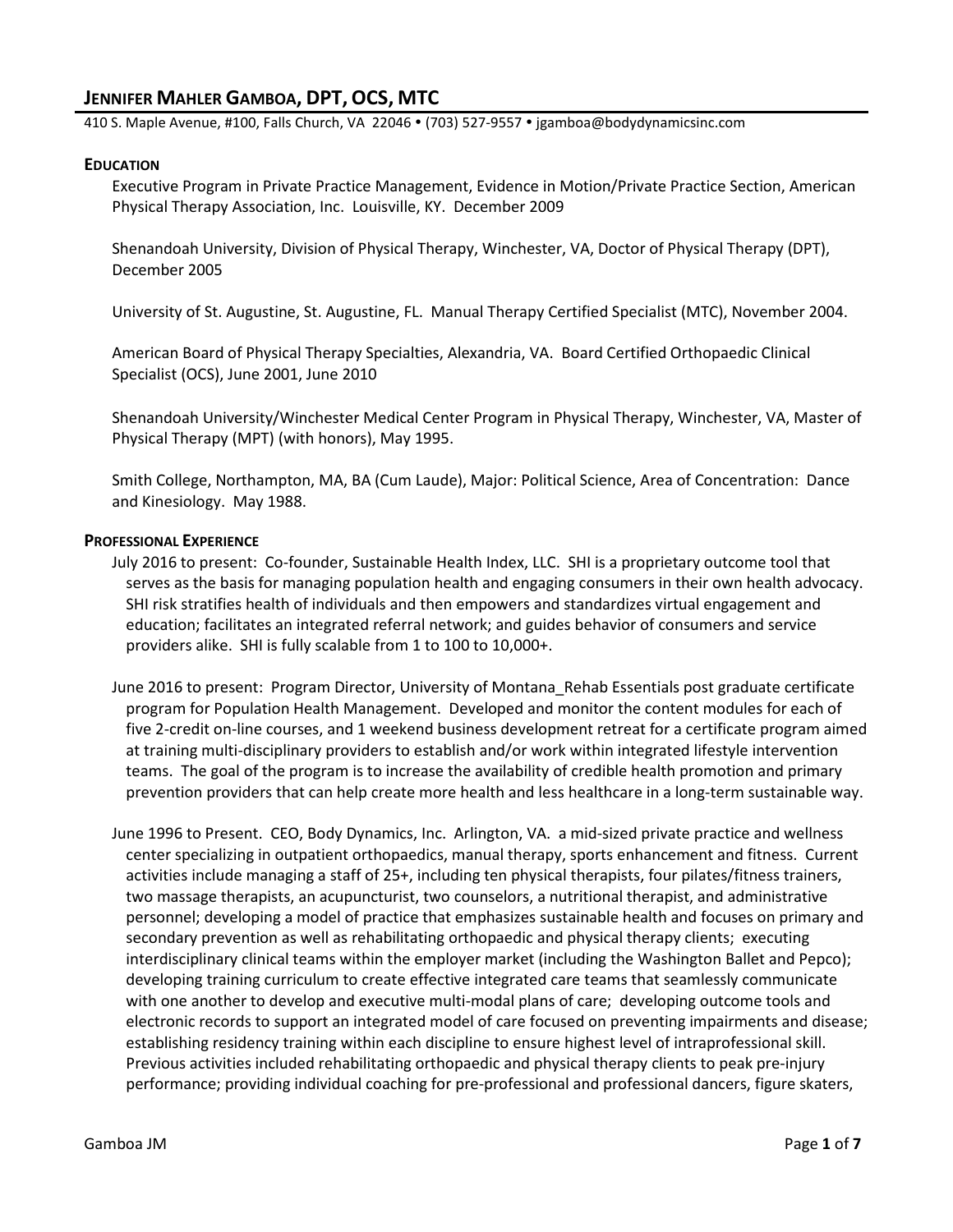gymnasts and musicians to correct technique, improve alignment, strength, and flexibility, and to minimize the potential for injuries; providing Pilates-based group & private fitness classes; directing the physical therapy and wellness programs at The Universal Ballet Academy and the Washington Ballet Company; providing on-site physical therapy services to professional dance and broadway touring companies performing at area theaters; conducting workshops for dancers, figure skaters, instructors, and coaches on proper training principles for elite young athletes, injury prevention, functional anatomy, and methods for correcting strength and flexibility imbalances and improving dynamic alignment; coordinating the in-house evidence-based practice initiative, mentoring program and continuing education program.

## **PROFESSIONAL MEMBERSHIPS**

Chair, Board of Directors, Arlington Free Clinic, January 2016 to December 2017.

Board of Directors, Arlington Free Clinic, 2012 to December 2017.

Board of Directors, Physical Therapy Business Alliance (PTBA), 2010 to 2015.

Member, American Physical Therapy Association (APTA).

Member, Orthopaedic Section, APTA (Past-Member, Finance Committee; Past-Chair and Member, Awards Committee; Past Member, Government Affairs Committee)

Member, Private Practice Section, APTA (past Chair of Awards Committee)

Member, APTA, Workgroup to Develop an Annual Physical Therapy Wellness Exam, 2012

Member, APTA, Taskforce on the Physical Therapist's Role in Prevention, Wellness, Fitness, and Disease Management, 2012-2013

President, Performing Arts Special Interest Group, Orthopaedic Section, APTA. 1999-2002

Treasurer, Performing Arts Special Interest Group, Orthopaedic Section, APTA. 1996-1999.

Member, Virginia Physical Therapy Association.

Member, International Association for Dance Medicine and Science.

Chair, Membership Committee, International Association for Dance Medicine and Science, 2002 -2004.

Member, Dance/USA Taskforce on Dancers' Health, 2006-2010

Member, APTA Taskforce on Health Promotion and Fitness, 2006

Member Chair, APTA Taskforce on Vision 2020, 2007-2009

### **HONORS AND AWARDS**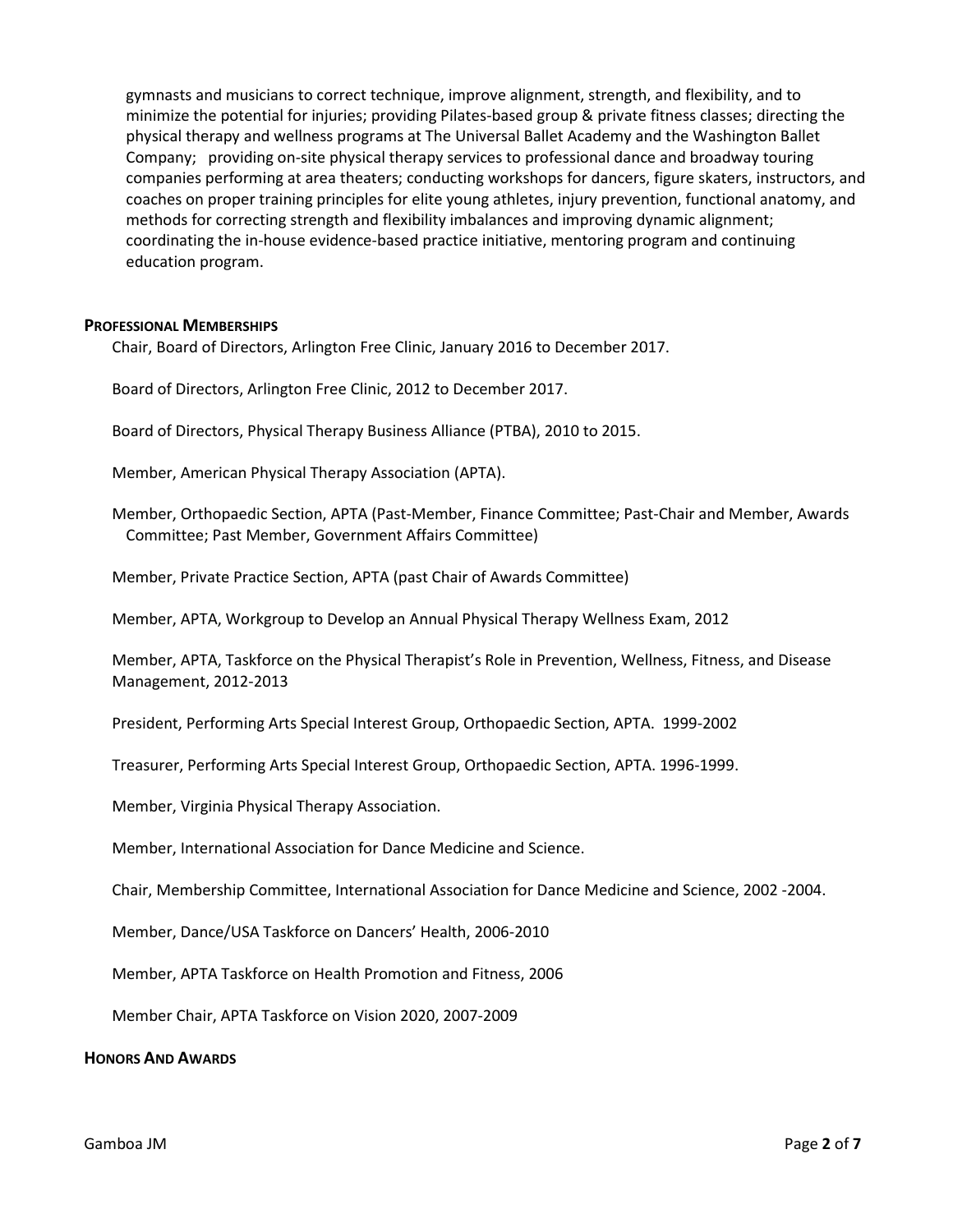May 2015. 2015 Virginia School Boards Association Business Honor Roll. Nominated by the Falls Church City Public School Business in Education Partnership Council as the top honor awarded to select business and community partners for their strong support of the division's schools.

October 2014. Falls Church City Public Schools Honored Business Award. Falls Church, VA

- June 2014. Arlington Free Clinic Certificate of Achievement for outstanding volunteer service directing and staffing the physical therapy department at the Arlington Free Clinic. Arlington, VA
- October 2011. Division of Physical Therapy 2011 Outstanding Alumnus Award. Shenandoah University, Winchester, VA.
- November 2008. Best Practice Award. Private Practice Section, American Physical Therapy Association.

October 2006. Arlington Chamber of Commerce. Best Service Business Award (ABBIE AWARD).

## **PRESENTATIONS AND LECTURES**

November 2018. Direct-to-Consumer PT: Re-engineering Practice to Meet Consumer-Based Values. Invited Speaker. Private Practice Section, American Physical Therapy Association

May 2016. Creating Actionable, Accountable, Integrated Care to Deliver More Health and Less Healthcare. Invited Speaker. Southeastern Region Medical Fitness Association.

April 2016. Conducting an Annual Physical Therapy Wellness Examination. California Physical Therapy Association (16 hr CE).

November 2015. A Physical Therapist's Role in Lifestyle Medicine. Pre-conference Course. Annual Conference. Private Practice Section, APTA.

August 2015. The Art and Science of Teaching Dance. Falls Church, VA. (14.5 CE/NDEO)

September 2013, February 2014, April 2016. Integrating Fitness Physicals and Exercise Prescription using FitTEST Solutions™ into Health Promotion Curriculum and Student Service Projects

- September 2013, October 2013. June 2015. Conducting an Annual Physical Therapy Wellness Examination. Delaware Physical Therapy Association (10 hr CE), North Dakota Physical Therapy Association (16 hr CE), Virginia Physical Therapy Association (10 hr CE)
- June 2013. Co-presenter/panelist. Updates on the Annual Physical Therapy Exam Workgroup AND Innovations in Practice (outpatient settings AND health promotion). Each session 1.5 to 2 hrs. Annual Conference, 2013. Salt Lake City, UT.
- Spring 2012, 2013, 2014, 2015. Lead Faculty, Management Performing Arts Injuries for the Health Care Professional (Dancers). Shenandoah University, Winchester, VA. Division of Athletic Training, Postgraduate Certificate.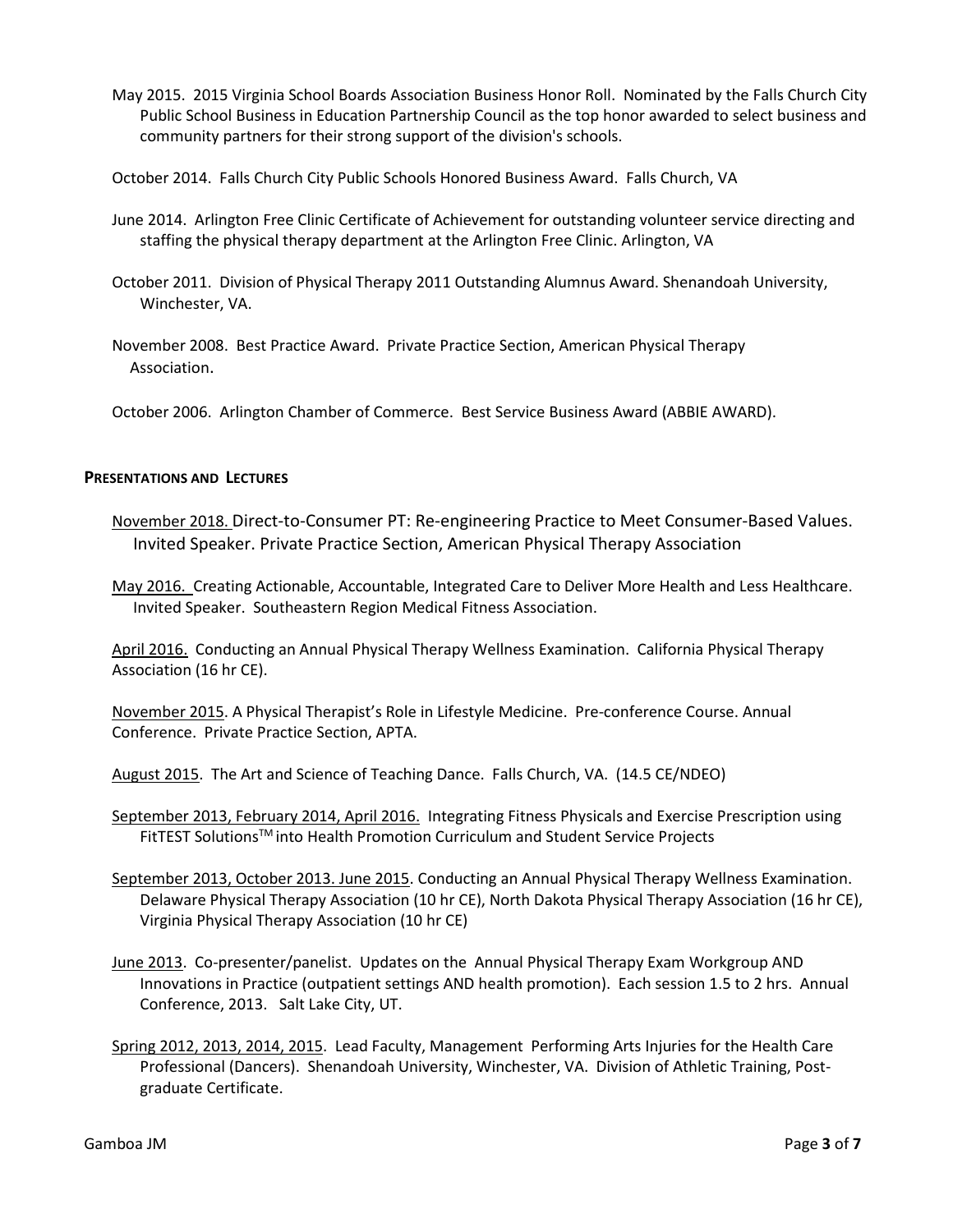- Fall 2011-Fall 2012. Co-presenter 1.2 credit CEU. Conducting an Annual Physical Therapy Wellness Exam. Maryland, Kansas, and Missouri State Chapter meetings, Annual Conference, APTA, June 2012; Annual Conference, PPS, November 2012; Virginia Commonwealth University, May 2012; Therapeutic Associates, June 2012; and Body Dynamics, Inc, April 2012.
- February 2007. Faculty. Combined Sections Meeting. American Physical Therapy Association. Boston, MA. *Integrating Health Promotion, Fitness, and Wellness into Physical Therapy Practice.*
- February 2007. Platform Presenter. Combined Sections Meeting. American Physical Therapy Association. Boston, MA. *Injury Patterns in Elite Adolescent Preprofessional Ballet Dancers and the Use of Screening Data to Describe and Predict Injuries.*
- January 2007. Faculty. Principles of Dance Medicine: Clinical Management of the Dancer Patient. Harkness Center for Dance Injuries. New York, NY
- October 2006. Invited Speaker. Private Practice Meeting. American Physical Therapy Association. Jacksonville, FL. *Integrating Health Promotion, Fitness, and Wellness into Physical Therapy Practice.*
- October 2006. Platform Presenter. International Association of Dance Medicine and Science. West Palm Beach, FL. *Injury Patterns in Elite Adolescent Preprofessional Ballet Dancers and the Use of Screening Data to Describe and Predict Injuries,* AND *Early Season Screening, Perception of Health Status, and Injury Rates in Professional Ballet Dancers.*
- July 2004, 2005, 2006 Guest Lecturer. University of Delaware. Newark, DE. *The Unique Challenges of Rehabilitating the Injured Dancer.*
- October 2004. Platform Presenter. International Association of Dance Medicine and Science. San Francisco, CA. *Measuring Turn-out of the Gesture Leg.*
- October 2004. Platform Presenter. International Association of Dance Medicine and Science. San Francisco, CA. *Developing a Description of Specialized Practice for Physical Therapy for Performing Artists.*
- October 2004. Platform Presenter. International Association of Dance Medicine and Science. San Francisco, CA. *Sacroiliac Joint Dysfunction in Dancers.*
- July 2004. Guest Lecturer. University of Delaware. Newark, DE. *The Unique Challenges of Rehabilitating the Injured Dancer.*
- February 2004. Invited Speaker. Performing Arts Special Interest Group, Orthopaedic Section, APTA. Nashville, TN. *PreConference Course: An Introduction to Dance Medicine.*
- October 2003. Platform Presenter (second author). International Association of Dance Medicine and Science. Madrid, Spain. *A Pilot Study to Investigate the Incidence and Degree of Hip Dysplasia in Adolescent Elite Preprofessional Dancers with a Diagnosis of Hip Pain.*
- August 2003. Invited Speaker. College Pitching Coach Conference. Chantilly, VA. *Rehabilitating the Kinetic Chain.*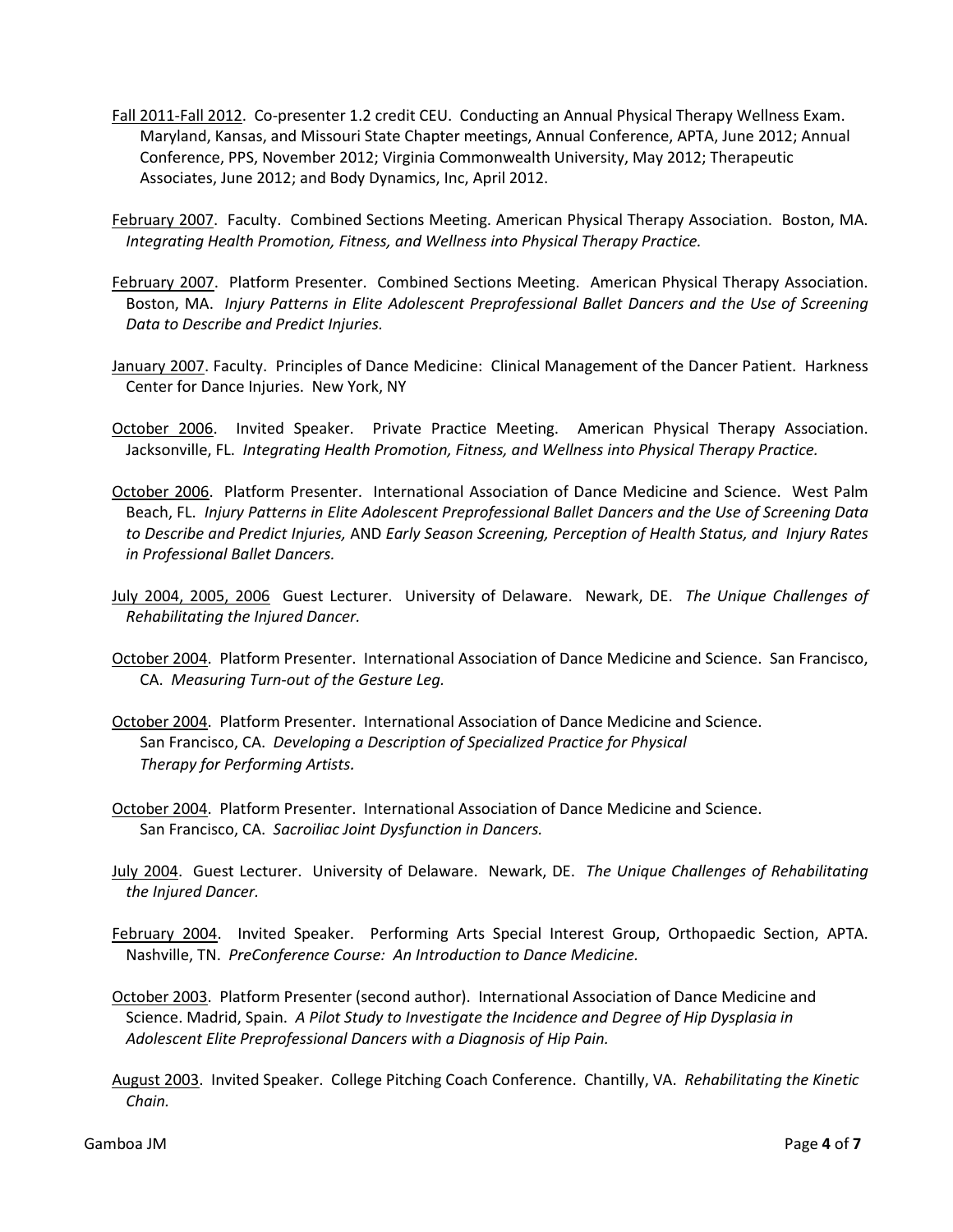October 2002. Invited Speaker. VPTA. Annual Conference. Virginia Beach, VA. *The Dancer as Athlete: Using Musculoskeletal Ultrasound for Diagnosing and Treating Foot and Ankle Injuries in Dancers.*

October 2002. Invited Speaker. VPTA. Annual Conference. Virginia Beach, VA. *The Dancer as Athlete: The Unique Challenges of Rehabilitating the Injured Dancer.*

- January 2002 to November 2002. Adjunct Faculty. American University. Washington, D.C. Anatomy and Kinesiology for MFA candidates in the Division of Dance.
- February 2002. Platform Presenter. Combined Sections Meeting. American Physical Therapy Association. Boston, MA. *The Effect of Limited Posterior Ilial Translation of Hamstring Function.*
- November 2001. Platform Presenter. International Association for Dance Medicine and Science. Madrid, Spain. *An unusual case of Posterior Tibialis Tendinitis in a Flamenco Dancer.*
- March 2001. Guest panelist, Marymount University, Arlington, VA. Marketing and Administration class. Program in Physical Therapy.
- March 2001. Guest lecturer, Shenandoah University, Winchester, VA. Marketing and Administration Class. Program in Physical Therapy.
- February 2001. Principle Investigator, Performing Arts Special Interest Group, American Physical Therapy Program. An analysis of the practice dimensions of Performing Arts Physical Therapy (Description of Specialized Clinical Practice).
- October 2000. Platform Presenter. International Association for Dance Medicine and Science, Miami, FL. *Using ultrasonography to diagnose & treat chronic foot & ankle injuries in dancers (specific case studies).*
- Fall 2000. Guest lecturer, Shenandoah University, Winchester, VA. Marketing and Administration Class. Program in Physical Therapy.
- Spring 2000. Guest panelist, Marymount University, Arlington, VA. Marketing and Administration class. Program in Physical Therapy.
- June 1999. Platform Presenter. Performing Arts Medicine Association, Aspen, CO. *Using Ultrasonography to diagnose & treat chronic foot & ankle injuries on dancers (introduction*).
- Spring 1998. Guest Lecturer, Division of Dance, American University, Washington, D.C. *Preventing Foot and Ankle Injuries in Dancers, Cross-training for Dancers, and Maximizing Turn-out, Minimizing Compensation.*
- February 1998. Invited Speaker, Combined Sections Meeting, American Physical Therapy Association, Boston, MA. *Epidimiology and Etiology of Foot and Ankle Injuries in Dancers.*
- February 1998. Invited Speaker, Combined Sections Meeting, American Physical Therapy Association, Boston, MA. *Getting Your Research Started.*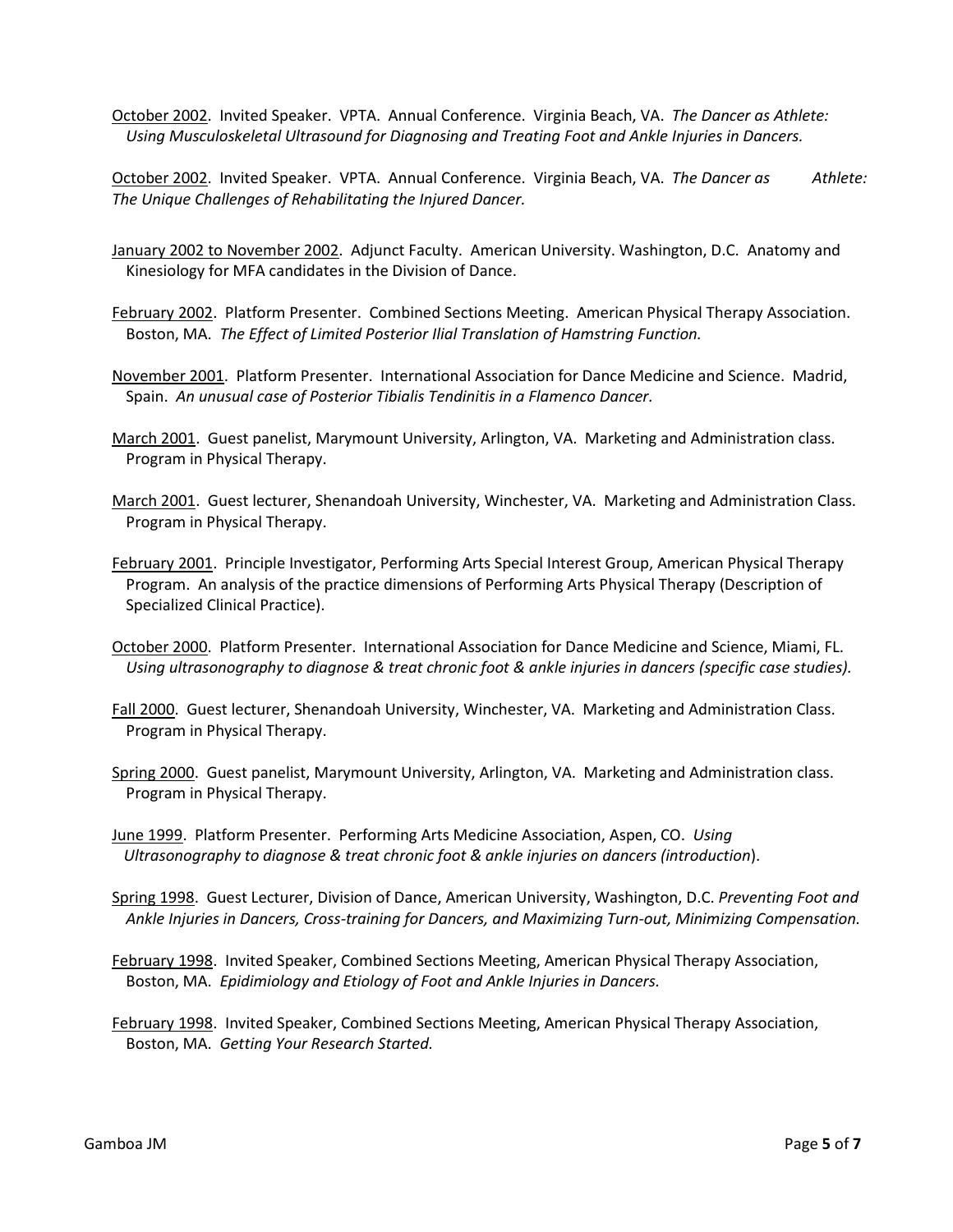- February 1996. Research Presentation, Combined Sections Meeting, American Physical Therapy Association, Atlanta, GA. *The Effect of Limited Joint Mobility and Decreased Sensation on Vertical Ground Reaction Forces During Level Walking.*
- June 1995. Outstanding PT Student Award for 1995. American Physical Therapy Association, Student Assembly.
- February 1995. Research Presentation, Combined Sections Meeting, American Physical Therapy Association, Reno, NV. *Minimizing Plantar Flexion Contractures of Traumatic Brain-Injured Patients by Acute Care Serial Casting Intervention.*

## **PUBLICATIONS**

- Gamboa JM, Bronner S, Manal TJ. *Dance Medicine: Strategies for the Prevention and Care of Injured Dancers.* Independent Study Course 18.3.6 Developing Expert Physical Therapy Practice in Dance Medicine. Orthopaedic Section, APTA, Inc. 2008.
- Gamboa JM, Roberts LA. Maring J, Fergus, A. *Injury Patterns in Elite Adolescent Preprofessional Ballet Dancers and the Utility of Screening Programs to Identify Risk Characteristics.* Accepted for publication. Journal of Orthopaedic and Sports Physical Therapy. August 2007.
- Gamboa JM, Roberts LA. *Injury Patterns in Elite Adolescent Preprofessional Ballet Dancers and the Use of Screening Data to Describe and Predict Injury Characteristics*. Capstone Project. Shenandoah University, Winchester, VA. 2005
- Gamboa JM, Hagins M, Manal TJ. *An Analysis to Define the Clinical Practice of Physical Therapy for Performing Artists*. Journal of Dance Medicine and Science. 9(2). 2005.
- Gamboa JM. *Using Musculoskeletal Ultrasound for Diagnosing and Treating Foot and Ankle Injuries in Dancers*. Orthopaedic Physical Therapy Practice. 14(2), 2002.
- Gamboa JM, Gallagher S. *Developing a Comprehensive Warm-up and Conditioning Program for Performing Artists*. Orthopaedic Physical Therapy Clinics of North America. December 1996. W.B. Saunders Company.

### **COMMUNITY PROJECTS**

- 2016: Move to Health Physical Activity Counseling Program, Arlington Free Clinic, Arlington, VA. Developed infrastructure and training program for volunteer physical activity counselors to partner with pre-diabetic patients of the Arlington Free Clinic to habituate to exercise and manage their health status.
- 2015: Sustainable Health Pilot Project, Arlington Free Clinic, Arlington VA. Pilot project using Sustainable Health Index tool to assess, conduct target primary/secondary prevention education and training, and reassess four domains of health: movement quality, fitness, disease risk, and stress tolerance.
- 2004 to 2011: Bi-annual Community Lecture. Arlington, VA. *Living with Chronic Pain*.
- September 2005-2011. The Washington Ballet. Washington, D.C. Preseason dance screenings for 30 dancers followed by fitness reports.
- May 2005. The Washington Ballet. Washington, D.C. Lumbopelvic and hip alignment during turnout: anatomy and exercise.
- July 2001. Arlington Center for Dance. Arlington, VA. Alignment, Conditioning, and Pilates. 2x/week x 4 weeks for Intensive Dance Workshop.